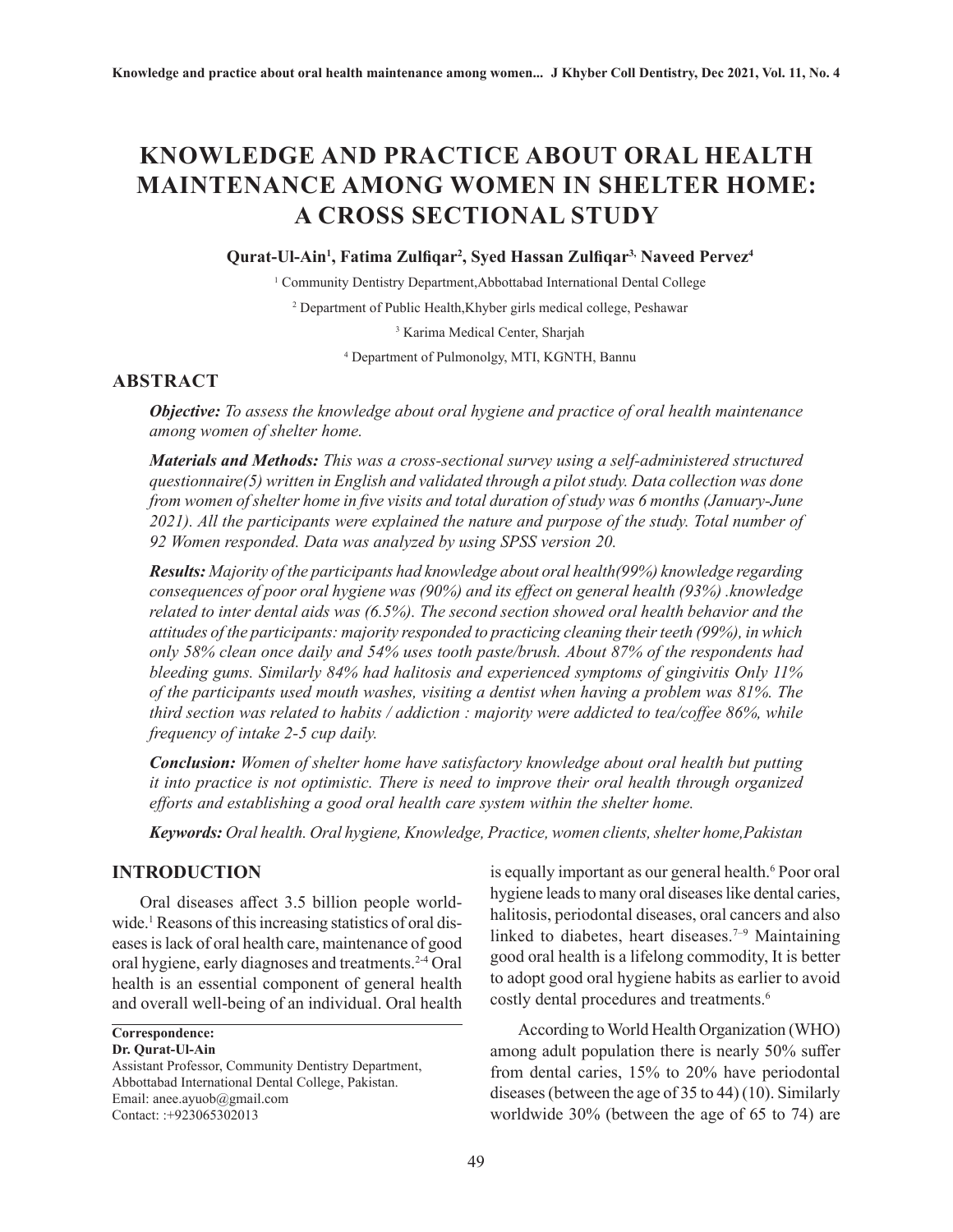edentulous and out of 100,000 people between 1 to 10 cases of oral cancer reported in many countries (WHO). Unfortunately, burden of oral diseases is much higher among disadvantaged population groups  $(WHO)^6$ 

However, to have good oral hygiene, knowledge concerning maintenance of oral hygiene is important there are steps to be taken to reduce oral health problems like; brushing teeth with fluoridated toothpaste at least twice a day every day, use of interdental aid (floss/ toothpick) once a daily, $11,12$  reduce intake of sugary diets, increase use of fiber diet (fruits & vegetable), avoidance of tobacco products, regular visits to professional dental care.7

In Pakistan, nearly one in three married women aged 15-49 reports experiencing physical violence at the hands of their husbands. Panah or shelter homes offers refuge and rehabilitation to women facing domestic abuse.13 Dental treatment is much needed among domestic violence survivors, given that most women who experience domestic violence have head and neck injuries. In addition to sustaining injuries, domestic violence survivors also may present with oral health problems related to years of lack of dental treatment. Dental neglect—the inability to seek and follow through with treatment necessary to ensure a level of oral health essential for adequate function and freedom from pain and infection—is common in battered women. Survivors of domestic violence may be forced to delay dental care and may be less likely to complete follow-up treatments. Dental caries, periodontal diseases, and other oral conditions if left untreated can lead to pain, infection, and loss of function.14

To our knowledge, shelters rarely, if ever, find the means to offer dental care to their clients. Therefore, this study evaluated the knowledge and practice of oral health of women in shelter home of "Shaheed Benazir Bhutto Women Center, Ministry of Human Rights, Islamabad" and provided oral health awareness and needed oral health maintenance techniques.

## **MATERIALS AND METHODS**

Descriptive cross sectional study was conducted on women in shelter home. Data collection was done by convenience sampling. Tool used for data collection was questionnaire this was pre-designed from valid questionnaires from literature (5) prior to data collection a pilot study was done so that any problem in the questionnaire could be resolved. This project was undertaken after approval from the Institutional Research and Ethics committee of Hazrat Bari Sarkar (HBS) Medical and Dental College, Islamabad and consent for data collection was taken from manager of shelter home- "Shaheed Benazir Bhutto Women Center, Ministry of Human Rights, Islamabad". The data collected from the participants was in a process of five (5) visits done by a single dental surgeon who knew English, Urdu and Punjabi, prior to the study the participants were explained the purpose of the research and then were inquired about their oral health knowledge, practices and maintenance. The data was collected in five months . A total of 100 participants were included in the study but only 92 participants showed up when data was collected. Data analysis was done using SPSS version 20. Descriptive analysis was done on all the categorical variables. Frequency and percentages were calculated and presented in figures.

Women of all ages living in the shelter home in reference to domestic or any other violence and consented to be the part of the study were included in the study.

## **RESULTS**

The questionnaire was divided into three sections , section-A was about the "knowledge of oral health importance", Section-B,C evaluated the "practice to maintain oral hygiene & habits" like eating and addictions of participants. The different age groups of participants were 18-19yr, 32–40 years, 44–50 years and 51-60 years. Presented in Figure:1.

Section – A: (Oral Health importance / knowledge)

This section aims to evaluate the knowledge about the importance of oral health, total 9 questions were asked. Question 1, 2 & 3 evaluates the knowledge of clean teeth & halitosis, a total of 88 % had knowledge and 12% were not aware. Moreover, question 8 & 9 interpret the knowledge of interdental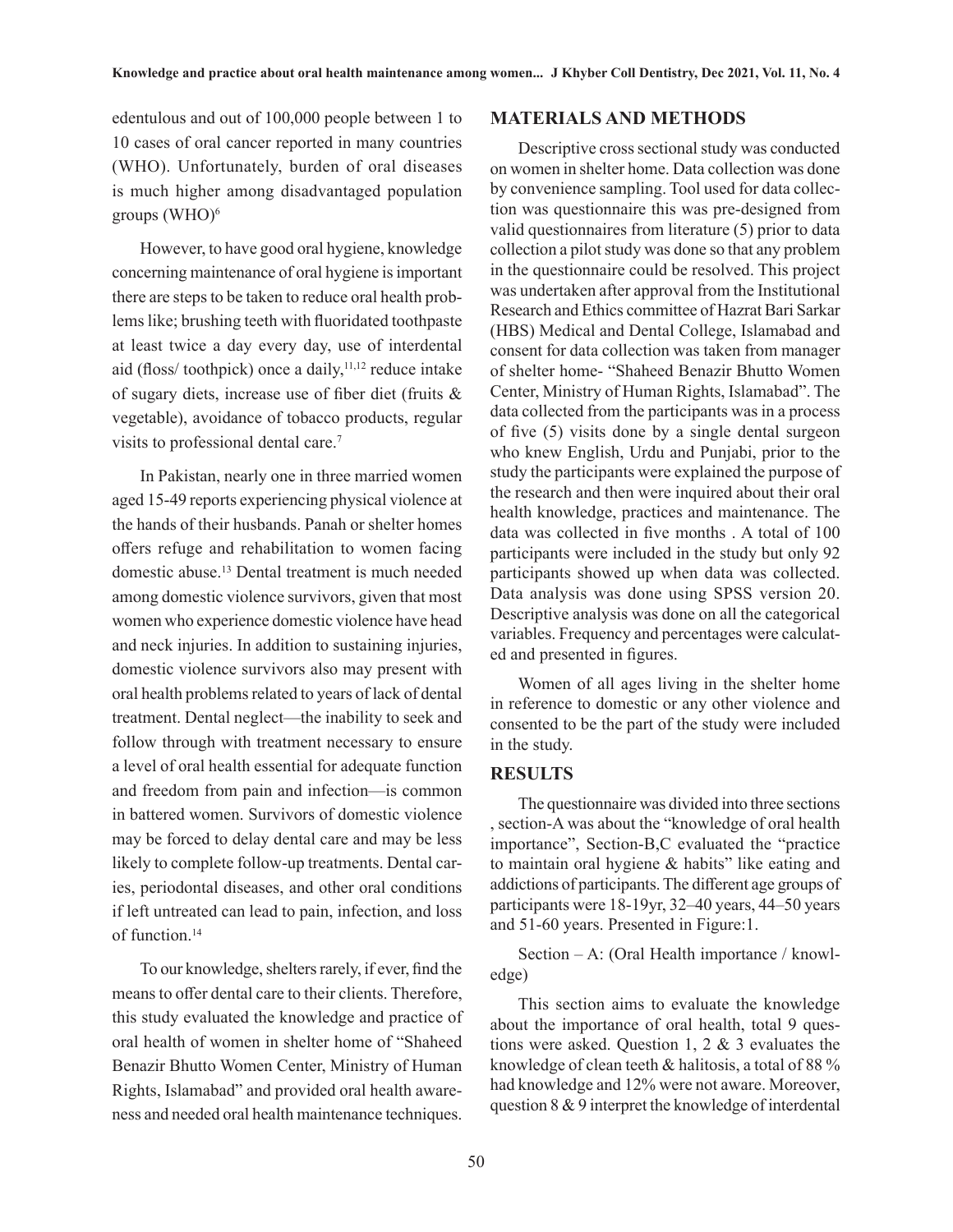aids and proper cleaning of teeth, only 6.5% knew about interdental while 93% had no idea.

 94% of the participants knew how to brush their teeth. Questions related to periodontal diseases were asked ,all the participants had adequate knowledge which is presented in figure 2

Section – B: (Oral hygiene practice)

This section had total of 15 questions which were related to oral hygiene practices of participants. Unfortunately only 6.5% participants used dental floss daily and 82% of the participants never used a mouthwash hence, only 75% had a visit to a dentist. Majority of the participants uses tooth paste and tooth brush (54%) for cleaning teeth , while 23% uses tooth paste and miswak and only 11% use tooth brush & tooth powder. Only 5% use miswak and 2% use Manjan (figure 3).

Questions related to frequency of tooth brushing once daily was 58% (among age group of 32- 40/ 44 - 50) while, twice a day was 27% (between the age of  $18 - 35$ ) and only 9% clean their teeth more than twice.(fig 4) .Majority of participants use medium brush i.e. 47% , hard brush 22%, , soft brush 21% and 3.2% participants never noticed type of brush. 27% of participants uses combine and vertical brushing technique. Consequently only 75 participants (75% ) visited a dentist in past in which majority consulted the dentist while in problem.

#### Section- C: Habits

This section investigated any form of dietary or addiction and type of food intake of participants. Majority were addicted to tea/coffee (86%).Only 1% were addicted to smoking .13% of the participants were addicted to betal nut chewing . 44% of participants between the age of 32 t0 55 have higher frequency of intake of tea/ coffee  $2 - 5$  cup a day. 30% of participants has intake of 6-7 cup a day where as 25% has only 1 cup a day . Majority took sugar in tea /coffee (91%), in which 82% were used 1- 2 tea spoon of sugar per cup. Fiber diet was common among age group of  $44yr - 50yr / 51yr - 60yr (65%)$ while cake/ biscuit/ chocolate was more commonly ate among  $18yr - 29yr / 32yr - 40yr$  of age groups  $(21\%)$ .

#### **DISCUSSION**

As Pakistan strives to achieve universal health coverage, enhancement in oral health care delivery through the availability of skilled and determined health professional workers is essential.15,16 The Vision 2030 report identifies challenges that will confront dentistry and the oral health community over the next decade and it proposes strategies for how these can be turned into opportunities to improve oral health, reduce oral health inequalities, and contribute to reducing the global burden of oral diseases.<sup>17</sup>

World dental federation aims to assist the profession in realizing delivery of optimal oral health to all – with no person left behind.<sup>18</sup>

 Therefore, health care professionals should work together in order to plan evidence-based oral health promotion policies allowing them to play a role in prevention, early intervention or referral to specialized oral health care services. This study presented a comprehensive overview of oral health KAP of women in shelter home. In this study knowledge and practice of oral health maintenance were evaluated in separate sections. Knowledge related to oral health importance about cleaning of teeth and poor oral hygiene leads to oral diseases



**Figure 1: Age of the respondents**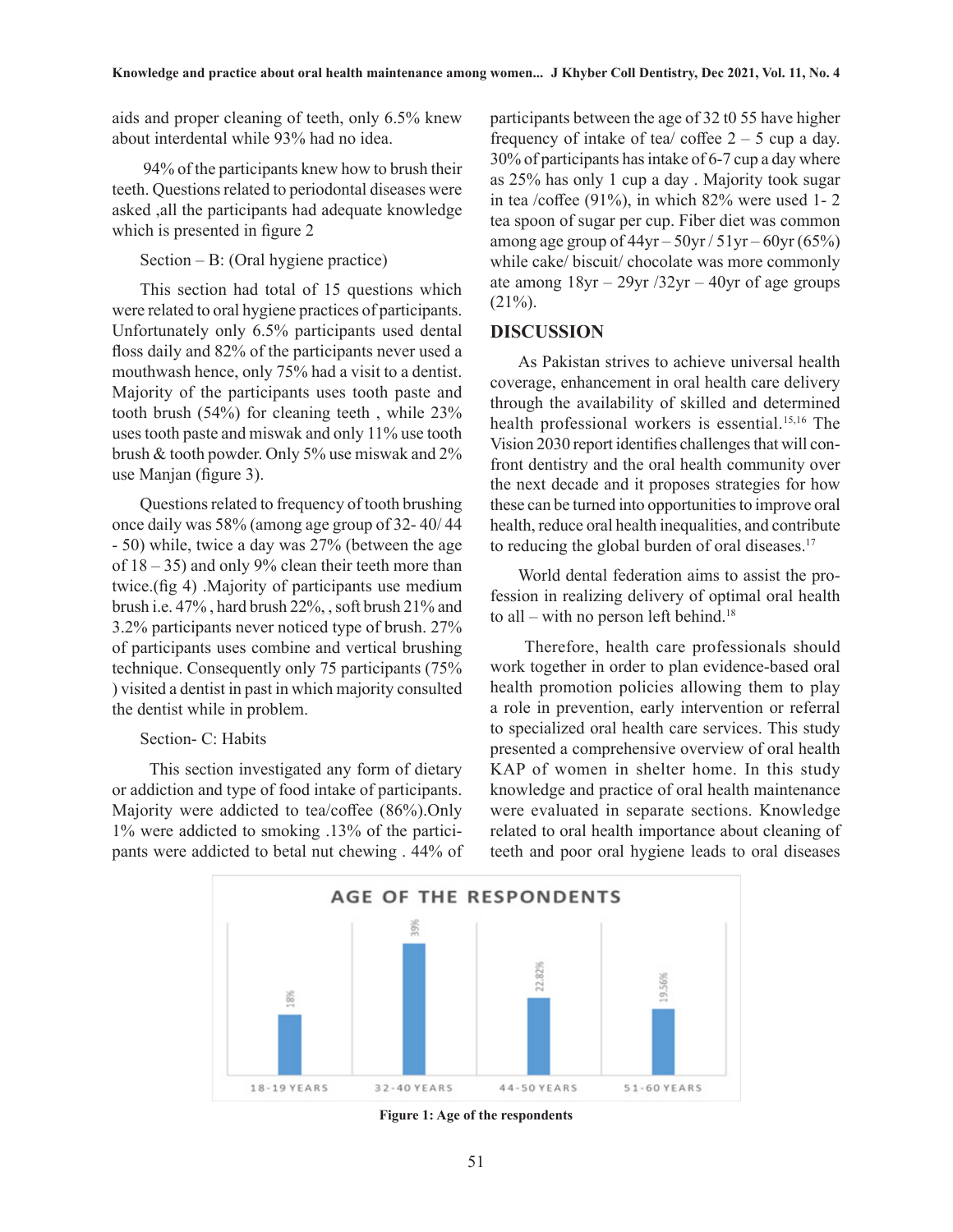

**Figure 2: Knowledge about oral Health**



**Figure 3 : Oral Hygiene Practices of the Respondents**

was (94%) which was adequate among majority of respondents including all ages which was similar to a study done in Germany in refugees.21 Knowledge regarding the use of inter-dental aid was only 6.5% between the age of 32 to 40 years which was similar to a study done in Hyderabad city, Pakistan.15 Most of our respondents had a good knowledge of tooth brushing daily but knowledge about tooth floss was very low. Which are similar to results in a done in Manipur, India.<sup>20</sup> Therefore, only tooth-brushing is not sufficient to main oral hygiene. Use of inter-dental aids such as flossing/use of mouth wash

if not recognized by participants will influence oral hygiene maintenance which consequently cause oral diseases.Furthermore it was reported by the respondents that 99% had knowledge of cleaning teeth but unfortunately frequency to clean their teeth "once a day" was only 58% which is similar to a study done in refugees in Germany.<sup>21</sup> While periodontal symptom were more common like bleeding gums (87%) and halitosis (84%) and only 86% women visit to dentist when they had a n problem, this too is similar to other studies done in refugees in Germany, Iraq  $&$  Pakistani immigrants in Norway.<sup>21-23</sup> This predicts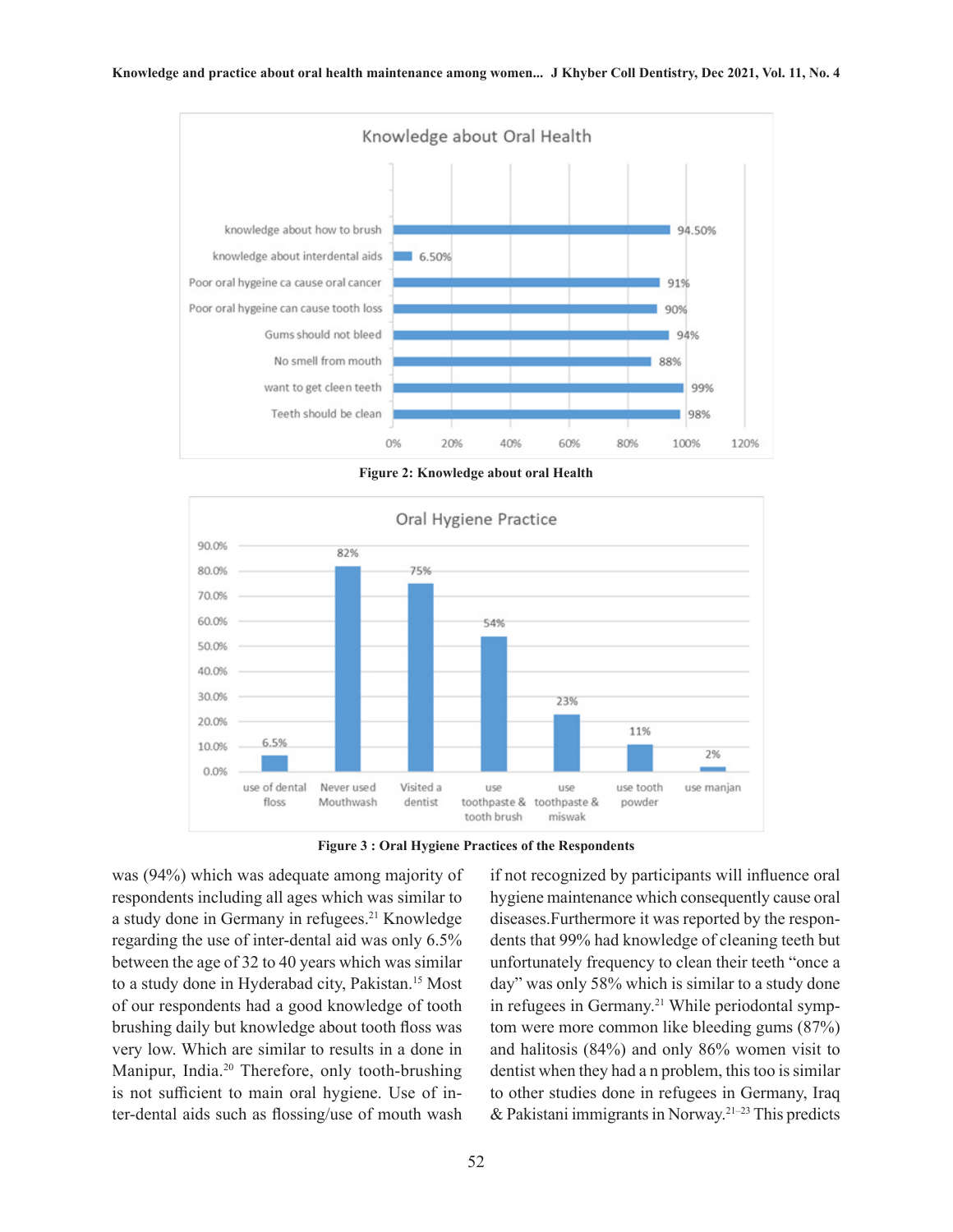

**Figure 4 : Frequency of tooth brushing of the respondents**



**Figure 4: Addiction behaviors of the respondents**

that either the respondents did not have knowledge or prioritized their oral health which leads to poor oral health practices or there could be difficulty in accessing oral health facilities due to poor transport system, residing in a rural area, or poor health. Moreover 47% of the participants use medium to hard type of tooth bristles and brushing technique practiced was "combine" and "vertical". which is similar to studies done in newly arrived refugees in Australia homeless in Portugal in different shelter homes<sup>11,24</sup> use of hard bristle tooth brush and vertical technique may cause gingival recession or trauma to gums, the possible cause could be no awareness regarding use of tooth cleaning.

Majority of women were addicted to tea/ coffee  $(86\%)$ , 44% consumed 2 to 5 cups a day which was pretty similar to study done in new Pakistani immigrants in Norway<sup>2-4, 25</sup> Perhaps increased consumption of tea coffee with 2 tea spoon of sugar may increase chance of developing dental caries and tooth staining. Our study reported that 65% of women between the age of 35- 60yrs use fiber diet but on contrary women between the age of 18- 29 yrs frequently used sticky food like cake, chocolate and biscuits which was similarly observed in study done in homeless in Portugal. $24,26$  The cause could be as they animate in shelter home with less resources and decrease accessibility of fibrous food the respondents take food which is effortlessly obtainable and leads to oral health problems.

Inhabitants of the shelter homes should be aware about the importance of primary prevention.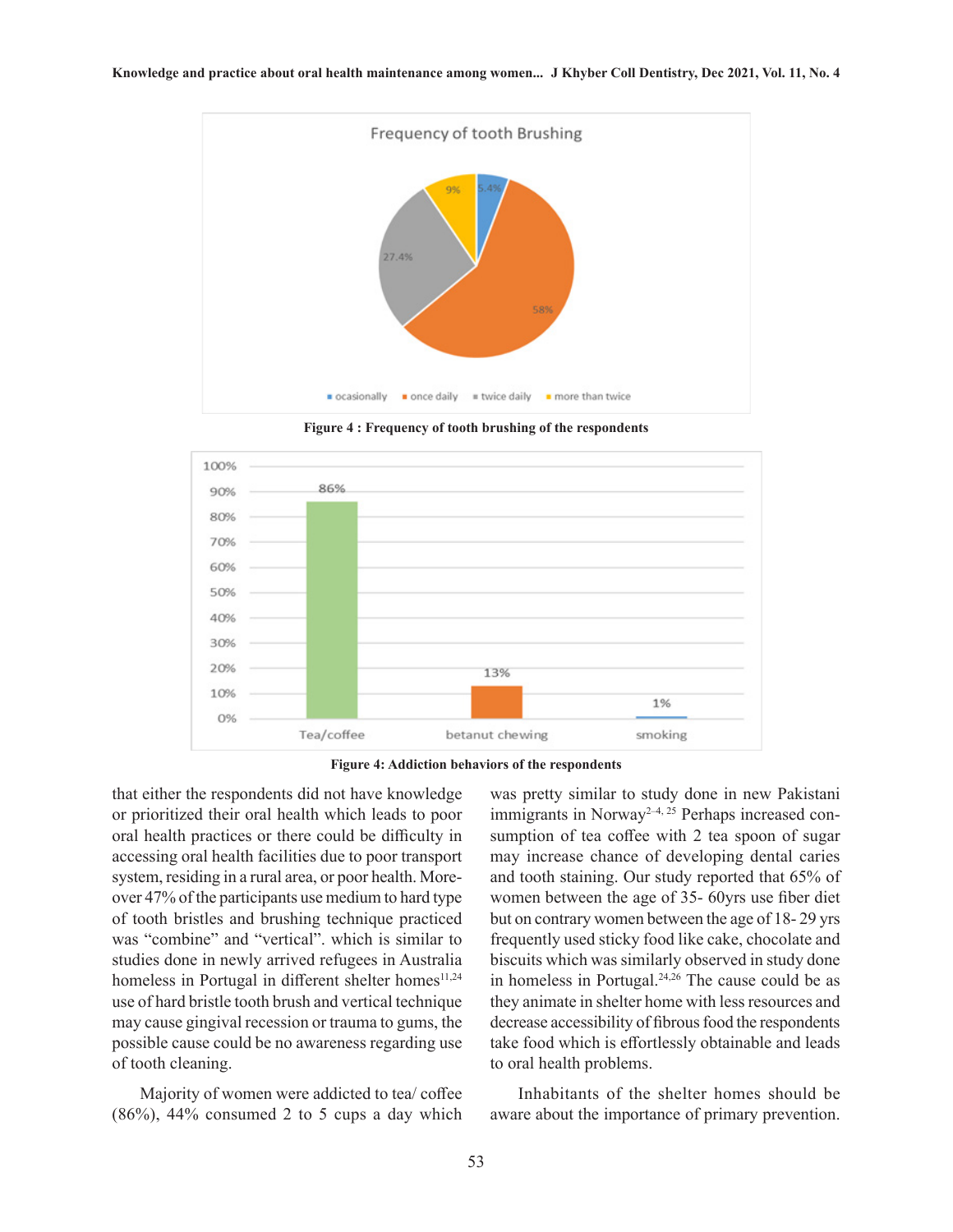The services should be provided on the basis of felt needs of the population so that utilization of dental services can be increased, thereby improving the oral health status of the women in shelter homes. Along with health care clinic a preventive dental clinic is recommended within the shelter home.

#### **CONCLUSIONS**

This study concluded that respondents had high knowledge of oral health but poor practices leads to deprived oral hygiene. The results of this study cannot be extrapolated as the sample size was small. Hence, studies exploring the same issue needs to be conducted on larger samples covering different shelter homes in Pakistan There is dire need to educate this population by informing, motivating and acting to improve oral health.

#### **REFERENCES**

- 1. Hobdell M: Global goals for oral health 2020. Int Dent J. 2003, 53 (5): 285-288. 10.1111/j.1875-595X.2003. tb00761.x.
- 2. Sukkarwalla A, Tanwir F, Khan S. Assessment of knowledge, attitude and behavior of pregnant women in Pakistan towards oral hygiene-A cross-sectional study. SMU Med J. 2015;1604(2):50-66.
- 3. Lakshmi KPD, Bharath C, Venkatalakshmi S, Saravanan N. Correlation of pharmacy students' knowledge, attitude, and practices with their oral health status in Salem city—A cross-sectional survey. J Fam Med Prim Care. 2020 Apr 30;9(4):1944–9.
- 4. Kumar H, Behura SS, Ramachandra S, Nishat R, Dash KC, Mohiddin G. Oral Health Knowledge, Attitude, and Practices Among Dental and Medical Students in Eastern India – A Comparative Study. J Int Soc Prev Community Dent. 2017;7(1):58–63.
- 5. Wong FMF. Factors Associated with Knowledge, Attitudes, and Practices Related to Oral Care Among the Elderly in Hong Kong Community. Int J Environ Res Public Health. 2020 Nov 2;17(21):E8088.
- 6. Astrom AN, Watiti J, Mwangosi E. Knowledge, beliefs and behavior related to oral health among Tanzanian and Ugandan teacher trainees. Acta Odontol Scand. 2000;58(1):11–18. doi: 10.1080/000163500429370. DOI: [PubMed] [CrossRef] [Google Scholar]
- 7. Al Subait AA, Alousaimi M, Geeverghese A, Ali A, El Metwally A. Oral health knowledge, attitude and behavior among students of age 10–18years old attending Jenadriyah festival Riyadh; a cross-sectional study. Saudi J Dent Res. 2016 Jan 1;7(1):45–50.
- 8. Verma L, Passi S, Sharma U, Gupta J. Oral Health Knowledge, Attitude, and Practices among Postgraduate Students of Panjab University, Chandigarh: A

Cross-sectional Study. Int J Clin Pediatr Dent. 2020 Apr;13(2):113–8.

- 9. Jahangiry L, Bagheri R, Darabi F, Sarbakhsh P, Sistani MMN, Ponnet K. Oral health status and associated lifestyle behaviors in a sample of Iranian adults: an exploratory household survey. BMC Oral Health. 2020 Mar 19;20(1):82.
- 10. Hugoson A, Koch G, Göthberg C, Helkimo AN, Lundin S-A, Norderyd O, et al. Oral health of individuals aged 3-80 years in Jönköping, Sweden during 30 years (1973-2003). I. Review of findings on dental care habits and knowledge of oral health. Swed Dent J. 2005;29(4):125–38.
- 11. Chala S, Houzmali S, Abouqal R, Abdallaoui F. Knowledge, attitudes and self-reported practices toward children oral health among mother's attending maternal and child's units, Salé, Morocco. BMC Public Health. 2018 May 11;18(1):618.
- 12. Melo P, Marques S, Silva OM. Portuguese self-reported oral-hygiene habits and oral status. Int Dent J. 2017 Jun;67(3):139–47.
- 13. This Pakistan shelter is helping women escape violence and rebuild their lives . Available from: http://www.vsointernational.org/our-work/volunteering-for-development/combatting-gender-based-violence-through-democratic-policing/this-pakistan-shelter-is-helping-women-escape-violence-and-rebuild-their-lives
- 14. Abel S, Kowal HC, Brimlow D, Uchin M, Gerbert B. A Collaboration to Enhance Oral Health Care for Survivors of Domestic Violence: Women's Domestic Violence Shelters and Nova Southeastern University's College of Dental Medicine. J Dent Educ. 2012 Oct;76(10):1334–41.
- 15. Dawani N, Afaq A, Bilal S. Oral Health Knowledge, Attitude and Practices Amongst Teachers of Public School Set-up of Karachi, Pakistan. 2013;7:5.
- 16. Ao O, Aa A, O O. Self-rated oral health status, oral health service utilization, and oral hygiene practices among adult Nigerians. BMC Oral Health [Internet]. 2014 Nov 27 [cited 2021 Sep 2];14. Available from: https://pubmed.ncbi.nlm.nih.gov/25427860/
- 17. Vision 2030: Delivering Optimal Oral Health for All | FDI [Internet]. [cited 2021 Dec 21]. Available from: https://www.fdiworlddental.org/vision-2030-delivering-optimal-oral-health-all7.
- 18. World Health Organization global policy for improvement of oral health - World Health Assembly 2007 | Elsevier Enhanced Reader
- 19. Al-Shammari KF, Al-Ansari JM, Al-Khabbaz AK, Dashti A, Honkala EJ. Self-reported oral hygiene habits and oral health problems of Kuwaiti adults. Med Princ Pract Int J Kuwait Univ Health Sci Cent. 2007;16(1):15–21.
- 20. Wahengbam PP, Kshetrimayum N, Wahengbam BS, Nandkeoliar T, Lyngdoh D. Assessment of Oral Health